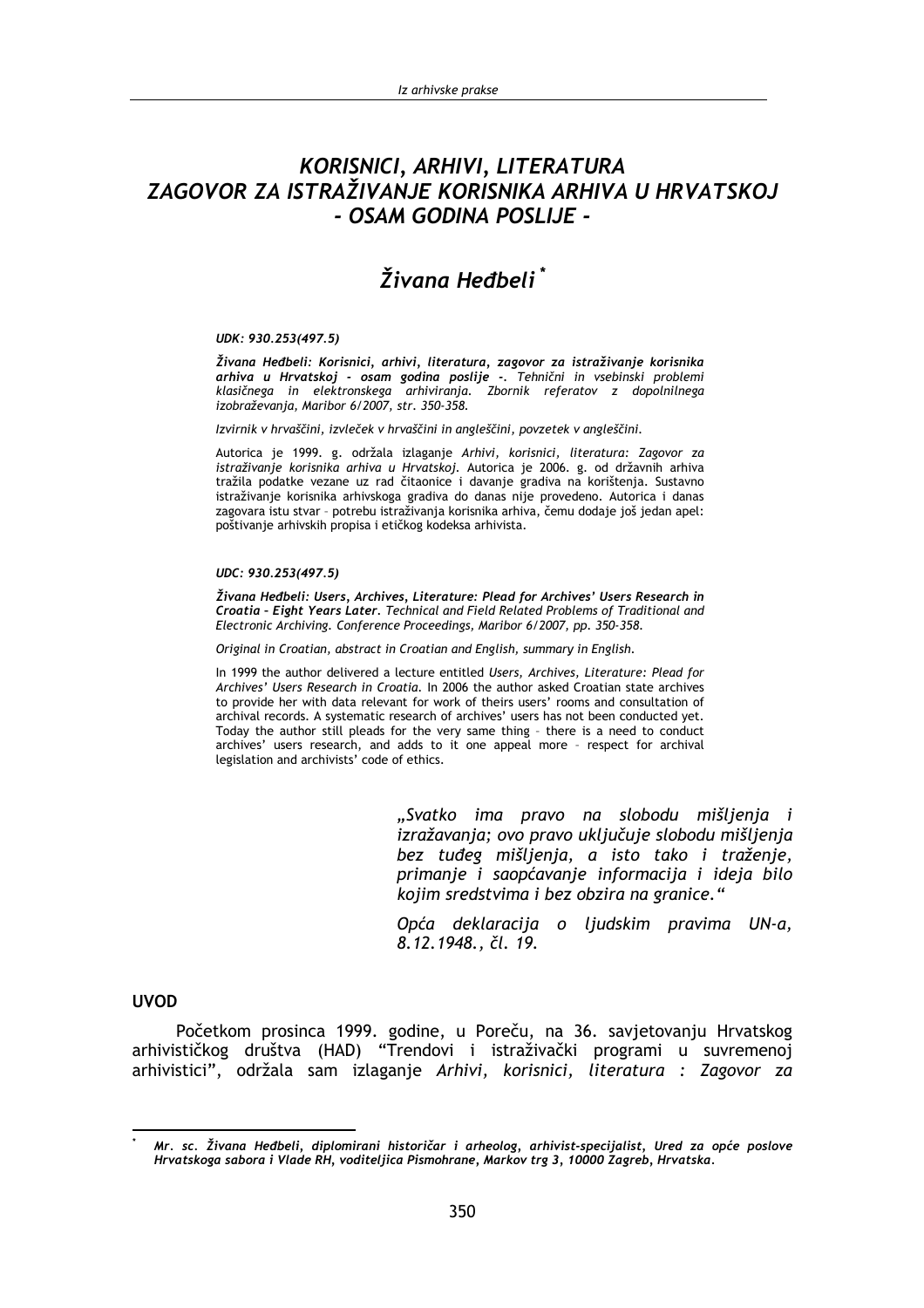istraživanie korisnika arhiva u Hrvatskoi<sup>1</sup>. Glavni zakliučci rada su: u Republici Hrvatskoj (RH) nije provedeno sustavno istraživanje korisnika arhivskoga gradiva; komunikacija između arhiva i korisnika je monolog arhiva, a ne dijalog s korisnicima<sup>2</sup>; arhivi moraju iznaći načina da saznaju i saslušaju potrebe korisnika i sukladno tome prilagode svoj rad. U međuvremenu su objavljene, i u RH, europske preporuke o dostupnosti arhivskog gradiva. RH je 2004. g. postala službeni kandidat za članstvo u Europskoj Uniji (EU). Ovaj rad istražuje u kojoj su mjeri preporuke inkorporirane u rad i praksu hrvatskih državnih arhiva. Sustavno istraživanje korisnika arhivskoga gradiva do danas nije provedeno.

### PROPISI I PREPORUKE O KORIŠTENJU GRADIVA

U RH uvjete korištenja arhivskoga gradiva uređuje, između ostalog, Zakon o arhivskom gradivu i arhivama<sup>3</sup>. Zakon određuje da pravo na korištenje javnoga arhivskog gradiva imaju svi korisnici pod jednakim uvjetima. Javno arhivsko gradivo u arhivima daje se na korištenje u službene svrhe, za znanstveno istraživanje i u publicističke svrhe, za potrebe nastave, za izložbe i objavljivanje, radi ostvarenja ili zaštite osobnih prava i u druge opravdane svrhe. Javno arhivsko gradivo u pravilu je dostupno za korištenje 30 godina nakon nastanka. Arhivsko je gradivo dostupno za korištenje i prije isteka roka od 30 godina, ako je od nastanka namijenjeno javnosti ili ako to odobri stvaratelj. Arhivsko i registraturno gradivo koje sadrži podatke što se odnose na obranu, međunarodne odnose i na poslove nacionalne sigurnosti, uključujući one za održavanje reda i mira, te na gospodarske interese države, a čijim bi objavljivanjem nastupile štetne posljedice za nacionalnu sigurnost ili nacionalni interes RH, dostupno je za korištenje po isteku od 50 godina od njegova nastanka, ako posebnim propisom nije drukčije određeno. Javno arhivsko gradivo koje se odnosi na osobne podatke (matice, liječnička dokumentacija, osobni dosjei, sudski, porezni, financijski i sl.) dostupno je za korištenje 70 godina nakon svoga nastanka, odnosno 100 godina od rođenia osobe na koju se odnosi. Ovo se arhivsko gradivo može koristiti i prije predviđenoga roka, ako je od nastanka namijenjeno javnosti ili ako na to pristane osoba na koju se ono odnosi, odnosno njezin bračni drug, djeca ili roditelji poslije njezine smrti. Ukoliko znanstveni razlozi zahtijevaju korištenje arhivskoga gradiva prije isteka predviđenoga roka, ravnatelj arhiva može odobriti korištenje toga gradiva jako se nisu stekli navedeni uvieti, na način i pod uvietima koji jamče zaštitu javnih probitaka, odnosno privatnosti, prava i probitaka treće osobe, a uz obvezno prethodno pribavljeno mišljenje Hrvatskog arhivskog vijeća. Na korištenje se u načelu daju snimci arhivskoga gradiva. Iznimno, izvorno arhivsko gradivo može se dati na korištenje ako ne postoje snimci toga gradiva ili ako to zahtijeva znanstvena metoda rada. Korištenje arhivskoga gradiva i obavijesnih pomagala u arhivima besplatno je. Za izradu preslika ili posebne tehničke opreme, arhivu se plaća

Tada, 1999. g., HAD izlaganja održana na skupovima u njegovoj organizaciji nije objavljivao u zbornicima, i postojao je "nepisani" sporazum između HAD-a i Hrv. državnog arhiva da se referati objavljuju u Arhivskom vjesniku, što je uglavnom i rađeno. Dio referata sa ovog i drugih skupova nije objavljen u Arhivskom vjesniku. Moje je izlaganje kasnije, 29. ožujka 2002. g., stavljeno na web stranicu Autorski članci i Internet arhiv Katedre za arhivistiku Odsjeka za informacijske znanosti Filozofskog fakulteta u Zagrebu.

Više o dostupnosti i korištenju arhivskog gradiva u RH vidi u: Heđbeli Živana. Položaj, uloga i promjene pismohrana i arhiva kao posljedica širenja elektroničke uprave. magistarski rad. Zagreb: Filozofski fakultet, 21.05.2005., 212 str., mentor prof. dr. sc. Boras Damir, http://xoomer.alice.it/iias/inglese/works.html

NN 105/1997, 64/2000.

Svi propisi, objavljeni u Narodnim novinama (NN), službenom listu RH, besplatno su dostupni na http://www.nn.hr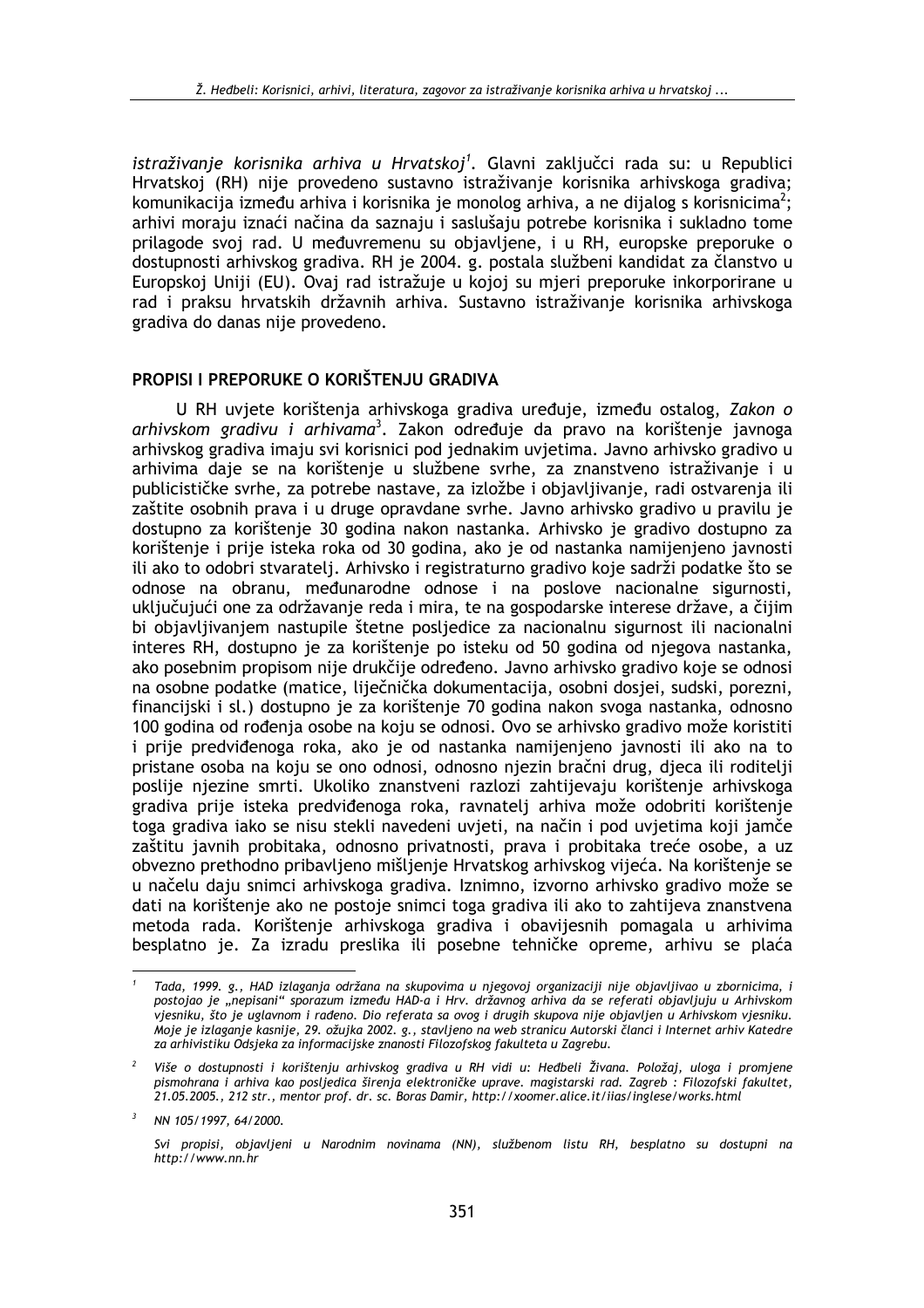naknada. Odobrenie za korištenie javnoga arhivskog gradiva daje ravnatelj arhiva. U slučaju odbijanja zahtieva za korištenje arhivskoga gradiva donosi se rješenje. Žalba na ovo riešenie podnosi se Ministarstvu kulture.

Pravilnik o korišteniu arhivskoga gradiva<sup>4</sup> utvrđuje uvjete, način i postupak korištenja javnoga arhivskog gradiva koje se čuva u Hrvatskom državnom arhivu (HDA), područnim državnim arhivima, te arhivima županija, gradova i općina. Korištenjem arhivskoga gradiva smatra se uporaba obavijesnih pomagala o arhivskome gradivu i arhivskog gradiva bez obzira na kojemu je nosaču zapisa sačuvano. U korištenje spada pregled gradiva, prepisivanje, objavljivanje, izlaganje, izrada preslika, posudba i izdavanje ovjerovljenih prijepisa odnosno preslika. Za korištenje arhivskoga gradiva korisnik podnosi pisani zahtjev na posebnom obrascu u koji se obvezno upisuju osobni podaci, podaci o mjestu stanovanja, tema istraživanja odnosno druga svrha korištenja i gradivo koje se traži na korištenje. Odobrenje korištenja gradiva daje ravnatelj arhiva. Odobrenje za korištenje gradiva daje se ako je moguće odmah, a najkasnije u roku tri dana od podnošenja zahtjeva. Korištenje arhivskoga gradiva privremeno se može uskratiti ako je ono oštećeno, ako je u stručnoj obradi ili ako to gradivo već koristi drugi korisnik. Ukoliko znanstveni razlozi zahtijevaju korištenje arhivskoga gradiva prije isteka predviđenoga roka, ravnatelj arhiva može, uz prethodno pribavljeno mišljenje Hrvatskog arhivskog vijeća, odnosno njegova Povjerenstva za davanje mišljenja o prijevremenoj dostupnosti arhivskog gradiva, odobriti korištenje arhivskoga gradiva. Povjerenstvo se sastoji se od pet članova iz redova članova Hrvatskog arhivskog vijeća, i to ravnatelj HDA, te po jedan član iz Ministarstva obrane, Ministarstva vaniskih poslova, Ministarstva kulture i Ministarstva pravosuđa. Arhivsko gradivo izdaje se na korištenje u čitaonici arhiva. Državni arhivi i ostali javni arhivi obvezni su donijeti Pravilnik o radu čitaonice. Korištenje arhivskoga gradiva i obavijesnih pomagala je besplatno. Za izradu preslika, uporabu posebne tehničke opreme ili najam audiovizualnoga gradiva, arhivu se plaća naknada prema Cieniku usluga državnih arhiva. Cienik za sve usluge u arhivima odobrava Ministarstvo kulture godišnie, na prijedlog HDA, Tako odobreni Cienik vrijedi za sve državne arhive u RH do donošenja novog. Za korisnike nije dopušteno izrađivati preslike obavijesnih pomagala, cjelovitih arhivskih fondova ili zbirki kao ni njihovih većih dijelova. Snimci se u načelu rade iz zaštitnih mikrosnimaka. Mikrosnimci se obvezno izrađuju za svo starije arhivsko gradivo do kraja 18. st., kao i za određene vrste arhivskoga gradiva koje se prilikom umnažanja može oštetiti, kao što su knjige, grafike, planovi, zemljovidi, fotografije i slično. Pri izdavanju posebne dozvole za korištenje gradiva kojemu nisu dospjeli rokovi dostupnosti, od korisnika se traži pisana izjava kojom se obvezuje da neće učiniti javnom niti jednu informaciju koja bi mogla povrijediti javni ili privatni probitak, te sam snosi svu zakonsku i materijalnu odgovornost u slučaju spora. Korisnik je obvezan u svojim radovima ili napisima u kojima kao izvor koristi arhivsko gradivo, pravilno navesti naziv arhiva, arhivskoga fonda ili zbirke i oznaku arhivske jedinice korištenoga gradiva. Za objavljivanje arhivskoga gradiva korisnik je obvezan pisano zatražiti posebno odobrenje ravnatelja arhiva. Korisnik je obvezan dostaviti knjižnici arhiva čijim se gradivom koristio po jedan primjerak svoga stručnoga ili znanstvenoga rada, odnosno knjige nastale na temelju korištenoga arhivskoga gradiva.

13. srpnja 200. g. Odbor Ministara Vijeća Europe prihvatio je preporuku br. R 13 (2000) državama članicama, o europskoj politici dostupnosti arhivskoga gradiva. Ova, i druge relevantne preporuke, određuju da je dostupnost javnoga arhivskoga gradiva

NN 67/1999.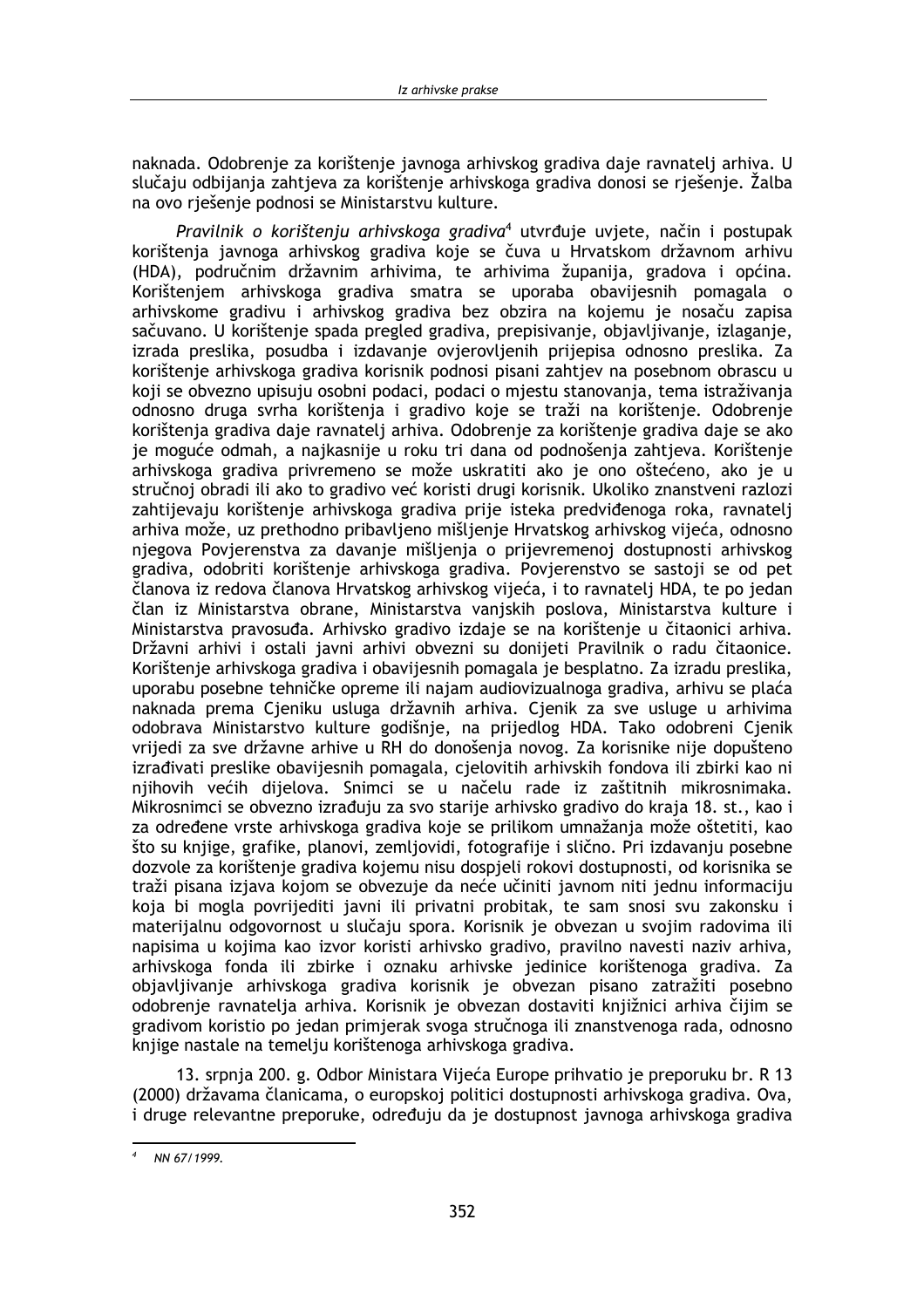pravo: da je korištenje arhivskoga gradiva i obavijesnih pomagala dio djelatnosti javne arhivske službe i zbog toga treba biti besplatno; da je sve državljane EU potrebno tretirati ravnopravno prilikom korištenia građe; da čitaonice arhiva moraju biti otvorene najmanje 40 sati u tjednu, da načelno uporaba gradiva ne smije biti ograničena na definiran broj dokumenata; da svaka država članica mora izraditi dvojezične upute za korisnike građe; da obavijesna pomagala moraju sadržavati informacije o kompletnom arhivskom gradivu, uključujući ono, za koje je propisano ograničenje ...<sup>5</sup>

Vlada RH je već 15. veljače 2001. g. donijela niz zaključaka kojima je obvezala sva ministarstva i državne upravne organizacije da bez odgode pristupe pripremama promjene zakonodavstva koje će RH biti dužna uskladiti s acquis za communaitareom, te da u izradi novih zakona u najvećoj mogućoj mjeri uzimaju u obzir odredbe acquis communaitarea. 18. lipnja 2004. g. Europsko vijeće je promaknulo RH u službenog kandidata za članstvo u EU.<sup>6</sup>

# RAD ČITAONICA DRŽAVNIH ARHIVA

22. studenoga 2006. g. na svih sam 14 državnih arhiva u RH<sup>7</sup> poslala dopis u kojem sam tražila određene podatke vezane uz rad čitaonice i davanje gradiva na korištenja. Vrlo sam brzo dobila odgovore od 9 arhiva, na 5 sam arhiva poslala ponovni zahtjev, na koji je odgovorilo 4 arhiva, a jedan mi arhiv, do dana slanja referata organizatorima skupa, nije odgovorio.

#### RADNO VRIJEME ČITAONICE  $1<sub>1</sub>$

Koliko je sati dnevno i tjedno čitaonica otvorena za korisnike, radi li radnim danom poslijepodne, subotom i/ili nedjeliom

Čitaonice 8 arhiva rade radnim danom, od ponedjeljka do petka. Od ovih 9 čitaonica samo jedna radi punih 40 sati, jedna radi 25 sati, četiri ih rade 30 sati, jedna radi 32,5 sati, jedna 35 sati, a jedna 37,5 sati tjedno.

Dvije čitaonice jedan radni dan u tjednu rade do 18,00 sati, ukupno 28 odnosno 30 sati tjedno.

Jedna čitaonica radi i subotom, ukupno 25.5 sati tiedno.

HDA, središnja i matična arhivska ustanova u RH, na ovo je pitanje odgovorio: "Čitaonica HDA otvorena je radnim danom prijepodne i dijelom popodne ukupno dnevno 7,5 sati, odnosno tjedno 37,5 sati."<sup>8</sup> Na web stranici HDA<sup>9</sup> piše: "Čitaonice su otvorene svakog radnog dana, ponedjeljak - četvrtak od 8,15 do 15,45, petak od 18,15 do 14,00." lz razgovora s korisnicima i djelatnicima HDA razvidno je da

O europskim propisima o arhivskom gradiva u više je navrata pisala mr. sc. Zdenka Semlič Rajh, vidi npr. Semlič Rajh Z., Zakonska ureditev dostopa do arhivskega gradiva. Atlanti br. 1-2, 2006., str. 219-238. Hrvatski prijevod Preporuke R 13 (2000) objavljen je u Zaštita osobnih podataka i dostupnost informacija : preporuke Vijeća Europe. Zagreb : Hrvatski državni arhiv, 2002.

Vidi Heđbeli Živana. Institucije državne uprave Republike Hrvatske od 1990. do 2004. godine, doktorska disertacija. Zagreb : Filozofski fakultet, 20.1.2007, 469 str., mentor prof. dr. sc. Boras Damir.

Državni arhivi u Šibeniku i Vukovaru osnovani su nakon ovog datuma.

<sup>8</sup> Akt HDA naslovljen na ŽH, klasa UP/I-034-02/06-03/02, urbroj; 565-18-07-3, od 12. siječnja 2007.

http://www.arhiv.hr/hr/koristenje/fs-ovi/opci-podaci.htm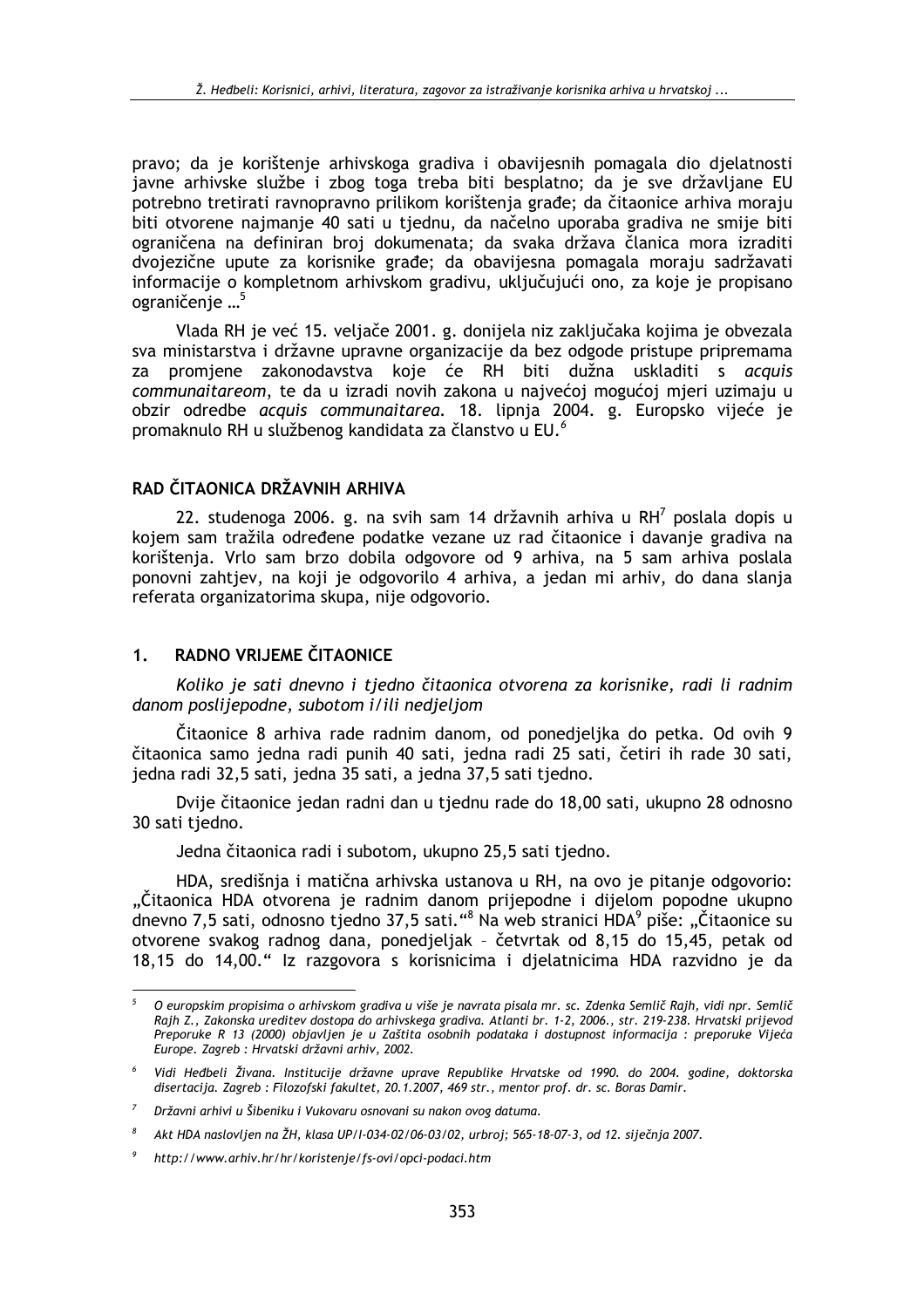čitaonica petkom radi do 14.00 sati, te se može zakliučiti da čitaonica HDA stvarno radi 35 sati i 45 minuta tiedno.

#### $\overline{2}$ KORIŠTENJE ARHIVSKOG GRADIVA I OBAVIJESNIH POMAGALA

Jesu li obavijesna pomagala, o svakom fondu/zbirci pohranjenom u Arhivu, potpuno dostupna svakom i svim korisnicima, i ukoliko ne, koje su i kakve iznimke

8 arhiva navodi kako su sva obavijesna pomagala dostupna svim korisnicima.

4 arhiva navodi kako su svim korisnicima dostupna pomagala za sređene i popisane fondove/zbirke, odnosno za fondove/zbirke za koje su obavijesna pomagala izrađena.

Jedan arhiy navodi kako su korisnicima dostupna gotova sva obavijesna pomagala, uz vrlo rijetke iznimke kada bi i sam uvod<sup>10</sup> u obavijesno pomagalo mogao dovesti do povrede privatnosti ili tajnosti podataka.

Sadrže li obavijesna pomagala za svaki pojedinačni fond/zbirku i podatke o gradivu koje još nije dostupno zbog raznih razloga (npr. zaštite privatnosti, javnih probitaka, nacionalne sigurnosti...)

Pet arhiva navodi kako njihova obavijesna pomagala sadrže podatke o gradivu koje još nije dostupno.

Kod četiri arhiva obavijesna pomagala sadrže podatke o gradivu koje još nije dostupno, ukoliko se radi o nekim fondovima/zbirkama; o obavijesnim pomagalima izrađenim sukladno normi ISAD(G); o obavijesnim pomagalima izrađenim nakon 2003. g.; ili o obavijesnim pomagalima gdje je opis gradiva izvršen do takve razine da zahvaća i elemente podataka koji mogu sadržavati povjerljive podatke.

Kod tri arhiva obavijesna pomagala ne sadrže ove podatke.

Jedan arhiv nije odgovorio na ovo pitanje.

Jesu li obavijesna pomagala dostupna on-line. Ukoliko da, da li su dostupna sva obavijesna pomagala ili samo ona koja se odnose na određene fondove/zbirke. Ukoliko su on-line dostupna samo obavijesna pomagala određenih fondova/zbirka po kojem su kriteriju ti fondovi/zbirke odabrani (npr. fondovi/zbirke koje korisnici naiviše traže...)

Kod 10 arhiva obavijesna pomagala nisu dostupna on-line.

Kod 3 arhiva obavijesna pomagala za pojedini fond/zbirku također nisu dostupna on-line, ali je on-line dostupan: opis na razini fonda u registru fondova RH; samo osnovni podaci o nekim od najznačajnijih fondova; osnovni podaci o fondovima/zbirkama prema strukturi podataka za pregled fondova i zbirku u RH.

Jesu li upute za korisnike gradiva dvojezične

1 arhiva ima višejezične upute.

Kod ostalih (12 arhiva) upute nisu dvojezične, ali u dva se arhiva korisnicima, po potrebi, pružaju informacije na engleskom, mađarskom, talijanskom i njemačkom jeziku.

 $10$  U relevantnom dopisu doslovce stoji "uvod".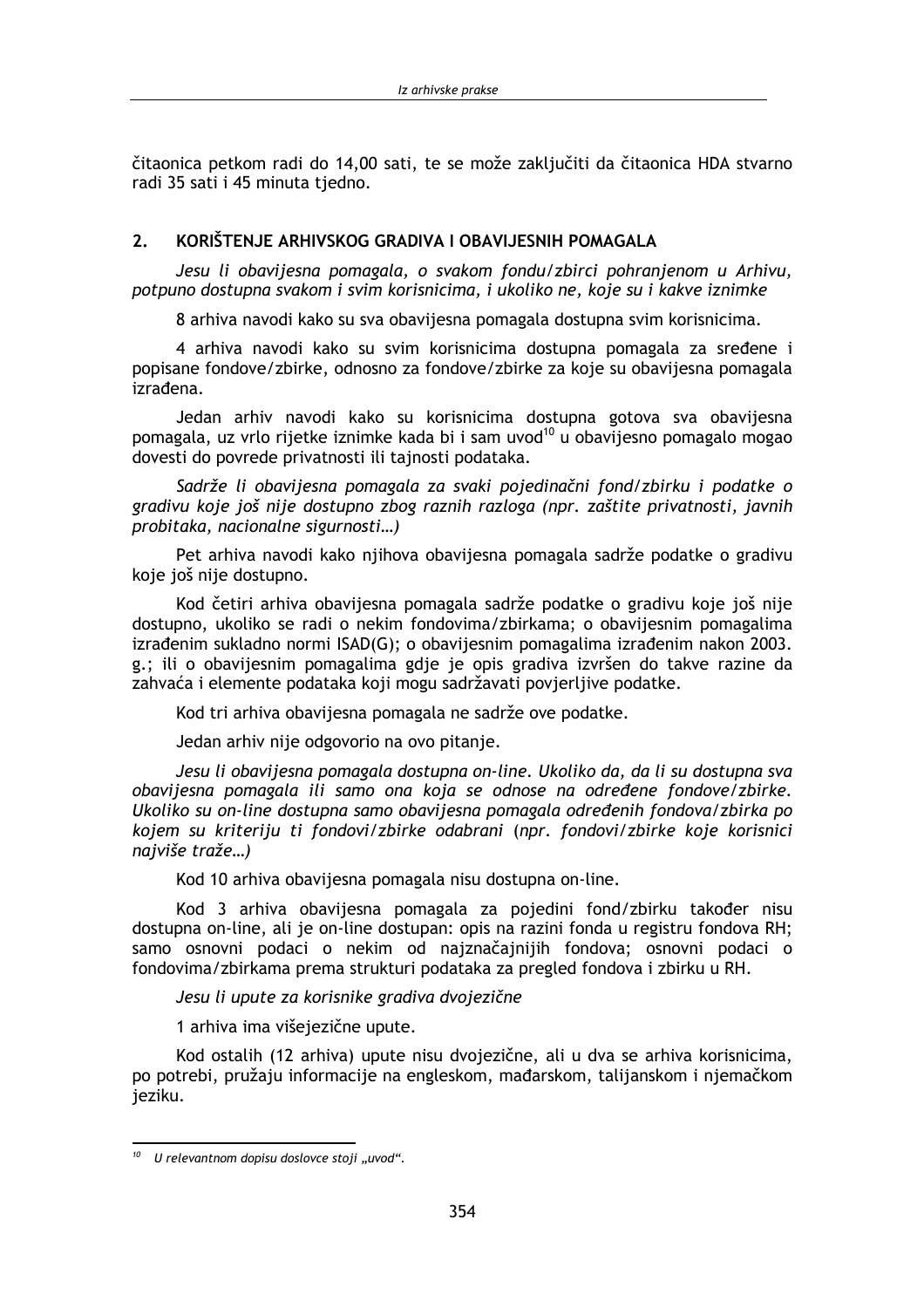Da li je određen rok u kojem se korisniku odobrava, ili ne, zahtjev za korištenie gradiva, i ako da, na koliko dana od podnošenia zahtieva je taj rok naikasniie određen

6 arhiva navodi kako se zahtiev odobrava isti dan, a najkasnije u roku od 3 dana.

1 arhiv navodi kako se zahtiev se odobrava isti dan, a najkasnije u roku od 2 dana.

2 arhiva navode kako se zahtjev se odobrava isti dan, a najkasnije u roku od 24 sata.

1 arhiv navodi da se u načelu zahtjev odobrava odmah.

Kod 3 arhiva rok za odobrenje korištenja nije utvrđen.

Je li korištenje arhivskoga gradiva i obavijesnih pomagala u Čitaonici besplatno ili korisnici moraju platiti naknadu u bilo kom obliku (npr. članske iskaznice, jednokratne naknade...)

12 arhiva navodi da je korištenje besplatno.

HDA je dao slijedeći odgovor: "Korištenje arhivskog gradiva i obavijesnih pomagala u Čitaonici su besplatni. Korisnici također plaćaju člansku iskaznicu, što nije naknada za korištenje gradiva (jer je naknada formirana na bazi pokrića materijalnih troškova) već je funkciji praćenja podataka o korisniku i korištenju gradiva."<sup>11</sup> Na web stranici HDA stoji<sup>12</sup>: "Obavještavamo Vas o novostima vezanim za prijavu korisnika za rad u Velikoj čitaonici HDA koji se počinje primjenjivati od 1. siječnja 2006. godine. Korisnik se pri prvom dolasku u Veliku čitaonicu HDA prijavljuje kao i dosad u Korisničkoj službi. Prijavnica se ispunjava za svaku temu, a vrijedi jednu godinu od dana upisa, kao dozvola za korištenje arhivskoga i knjižnoga gradiva. Na temelju popunjene Prijavnice izdaju se korisničke identifikacijske iskaznice/kartice. ... Korisnik je dužan ID karticom registrirati svoj ulazak i odlazak u zgradu HDA na Marulićevom trgu 21 na porti. U Velikoj čitaonici korisnik je dužan iskaznicu predočiti dežurnim djelatnicima radi evidencije ulaska i izlaska." Mjesečna ID kartica stoji 40.00 kn i s njom korisnik ima pravo bez naknade na izradu 15 fotokopija mjesečno. Godišnja ID kartica stoji 100.00 kn i s njom korisnik ima pravo bez naknade na izradu 30 fotokopija godišnje.

Nejasno je što zapravo plaćaju korisnici u HDA, te zašto funkciju praćenja podataka o korisniku i korištenju gradiva (podatak koji je potreban HDA a ne korisnicima) plaćaju korisnici.

Naplaćuju li se korisnicima usluge izrade preslika i kopija gradiva. Ukoliko da, koliko košta izrada 1 fotokopije spisa veličine A4<sup>13</sup>

Svih 13 arhiv naplaćuje korisnicima usluge fotokopiranja.

1 arhiv 1 fotokopiju spisa veličine A4 naplaćuje 05,00 kune.

<sup>&</sup>lt;sup>11</sup> Akt HDA naslovljen na ŽH, klasa UP/I-034-02/06-03/02, urbroj; 565-18-07-3, od 12. siječnja 2007.

<sup>&</sup>lt;sup>12</sup> http://www.arhiv.hr/hr/koristenje/fs-ovi/registracija.htm, 31.01.2007.

<sup>&</sup>lt;sup>13</sup> Prema tečajnoj listi Hrvatske narodne banke (srednji tečaj na dan 1.02.2007.) za 1 euro treba dati 7,373175 kune. 5 kuna je 0,6781 eura.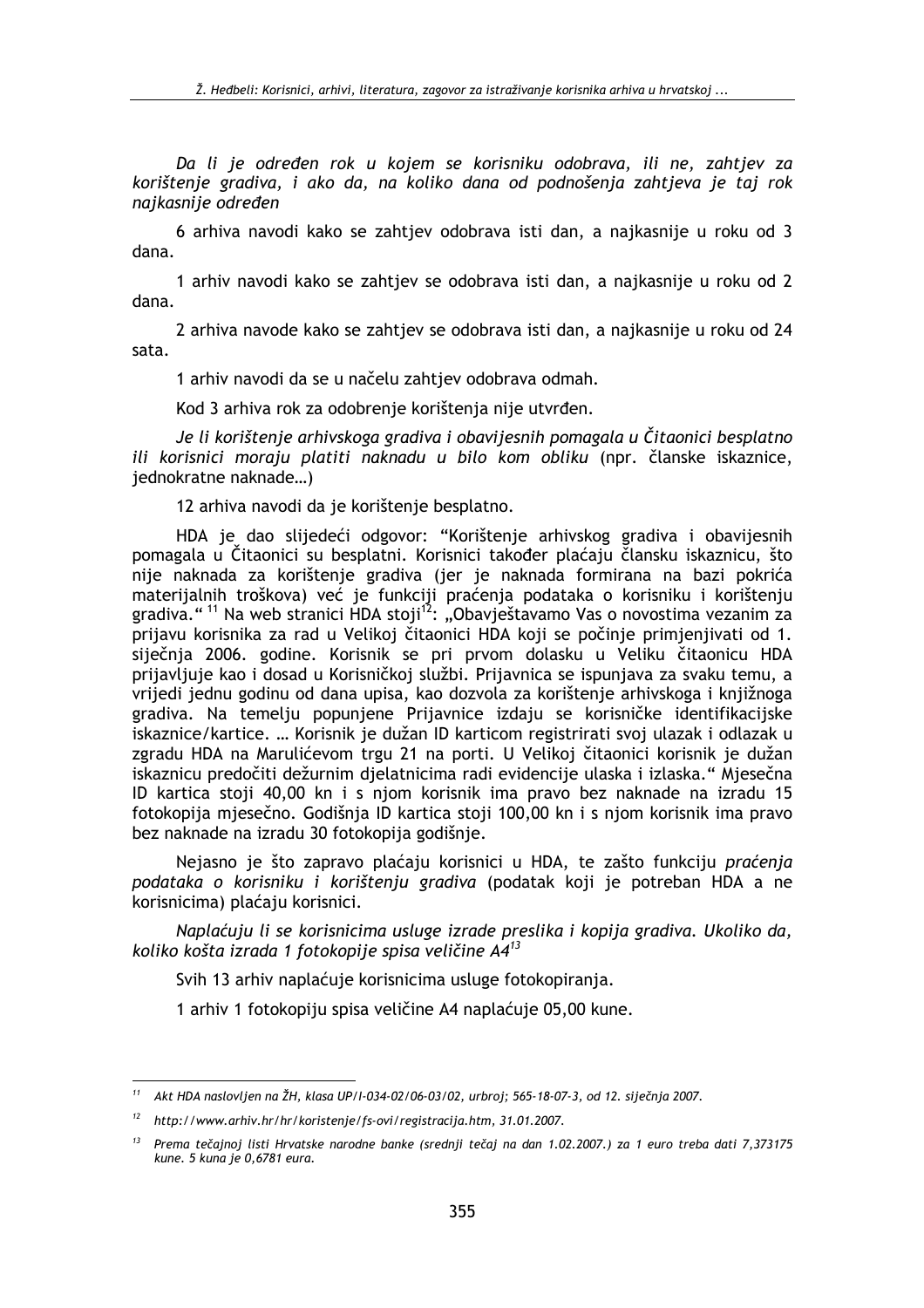1 arhiv 1 fotokopiju spisa veličine A4 naplaćuje 05.00 kune, no to nije konačna ciiena.

4 arhiva 1 fotokopiju spisa veličine A4 naplaćuju 1,00 kunu.

5 arhiva 1 fotokopiju spisa veličine A4 naplaćuju 2.00 kune.

2 arhiva 1 fotokopiju spisa veličine A4 naplaćuju 5,00 kuna.

Postoji li ograničenje broja dokumenata / tehničkih jedinica koje korisnik može dobiti na uvid u jednom danu, u ukoliko da, koliko je to dokumenata / tehničkih jedinica

9 arhiva ograničava broj dokumenata / tehničkih jedinica koje korisnik može dobiti na uvid u jednom danu. Ograničenja su: 5 arhivskih jedinica, 5 arhivskih jedinica, ne računajući registraturna pomagala; 3 mikrofilmska snimka<sup>14</sup> ili 4 arhivske kutije/svežnja/knjige ne računajući obavijesna i registratura pomagala; 4 arhivske jedinice; 6 svežnjeva odnosno 8 izlučenih isprava<sup>15</sup>; 3 mikrofilmska svitka, 3 arhivske kutije/svežnja i 3 knjige ne računajući obavijesna i registraturna pomagala; od 10 -20 komada / tehničkih jedinica; 3 arhivske jedinice (knjiga, kutija, svežnjeva); 2 arhivske kutije.

1 arhiv navodi kako ograničenje u praksi ne postoji, mada je određeno pravilnikom.

2 arhiva ne ograničavaju broj dokumenata / tehničkih jedinica koje korisnik može dobiti na uvid u jednom danu.

Postoji li ograničenje izrade broja kopija i preslika po fondu/zbirci i korisniku, i ukoliko da, koliki je taj broj

3 arhiva je odgovorilo da postoji ograničenje izrade broja kopija i preslika po fondu/zbirci i korisniku. Ograničenja su: 100 kopija na mjesec; 20 kopija u jednom danu odmah nakon narudžbe ti, maksimalno 500 u roku od 15 dana; smije se kopirati 1/3 gradiva koje se koristi.

1 arhiv navodi kako izradu preslika, te i njihovu količinu, odobrava ravnatelj za svaki zahtiev posebno.

1 arhiv navodi da ograničenje postoji, ali nije navedeno kakvo.

Kod 5 arhiva nema ograničenie izrade broja kopija i preslika po fondu/zbirci i korisniku.

1 arhiv nije odgovorio na ovo pitanje već se pozvao na svoj Pravilnik o radu čitaonice koji nije dostupan on-line.

2 arhiva nisu odgovorila na ovo pitanje.

Da li je određen rok u kojem se korisniku, po odobrenja zahtjeva, gradivo izdaje na korištenje, i ukoliko da, na koliko dana od odobrenja zahtjeva je taj rok najkasnije određen

2 arhiva, u načelu, gradivo izdaju na korištenje isti dan.

1 arhiv gradivo izdaje u načelu odmah, a najkasnije u roku od 1 dana

<sup>&</sup>lt;sup>14</sup> U relevantnom dopisu doslovce stoji "mikrofilmska snimka".

<sup>&</sup>lt;sup>15</sup> U relevantnom dopisu doslovce stoji "izlučenih isprava".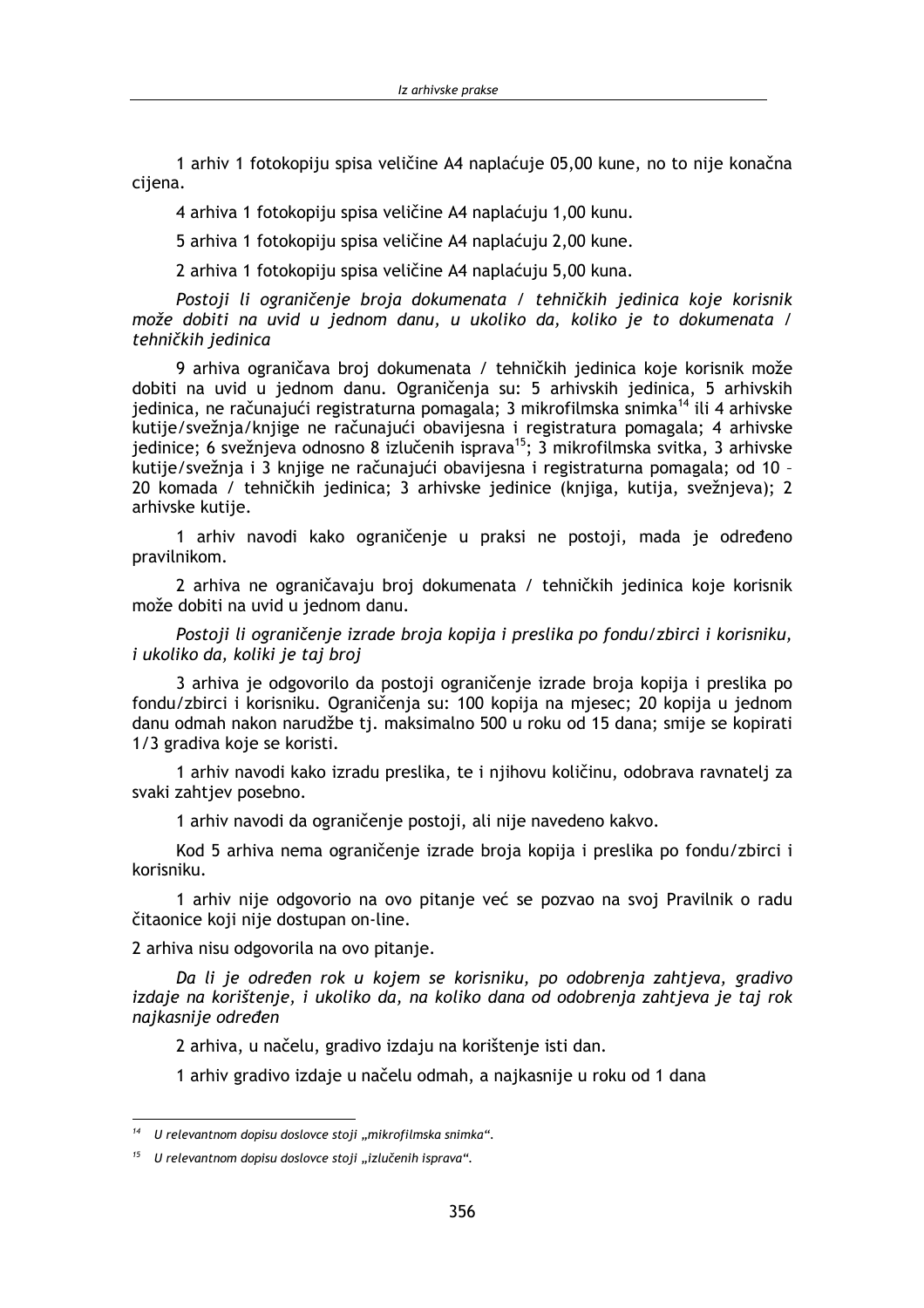2 arhiva gradivo izdaju na korištenie 1 dan nakon naručivania gradiva.

1 arhiv gradivo u pravilu izdaje na korištenje trećeg dana nakon odobrenja zahtjeva.

4 arhiva gradivo po mogućnosti izdaju odmah, a ako ne najkasnije u roku od 3 dana do dana odobrenja zahtjeva (npr. ako je gradivo pohranjeno u dislociranim spremištima).

1 arhiv gradivo izdaje na korištenje u pravilu treći dan nakon odobrenja zahtjeva, a najkasnije za 5 dana.

1 arhiv gradivo u načelu izdaje odmah, najkasnije slijedećeg dana, a gradivo koje se nalazi u dislociranim spremištima najkasnije u roku od 5 dana.

1 arhiv nema određeni krajnji rok, no u pravilu se termin korištenja dogovara s korisnikom u najkraćem mogućem roku.

#### PRAVILNIK O RADU ČITAONICE  $3<sup>1</sup>$

da li je donesen pravilnik o radu Čitaonice, i ako da, koje godine

12 je arhiva donijelo pravilnike. Raspon godina donošenja pravilnika ide od 1995. do 2006. godine.

1 arhiv nije odgovorio na ovo pitanje.

## **ZAKLJUČAK**

Pretpostavka ostvarivanje prava na sloboda mišljenja i izražavanja, odnosno traženje, primanje i saopćavanje informacija i ideja, su sređeni i dostupni arhivi. Dostupnost arhiva uključuje čistu fizičku dostojnost gradiva, što počinje radnim vremenom čitaonica arhiva. Iz odgovora koje su mi uputili državni arhivi RH vidlijvo je da većina arhiva radi radnim danom, od ponedielika do petka, najkasnije do 16.00 sati, dakle u isto vrijeme kada radi i veći dio građana, te je zaposlenim građanima korištenje gradiva, u privatne svrhe, praktički moguće jedino ukoliko koriste svoj godišnji odmor ili ako su na bolovanju. Samo tri arhiva rade jedan radni dan u tjednu do 18,00 sati, odnosno subotom. HDA u svom službenom komuniciranju i na web stranici navodi različite podatke. Ni jedna arhiv ne radi više od 40 sati tjedno, a samo jedan arhiv radi 40 sati. Pretpostavljivo je kako bi arhivi teško dobiti proračunska sredstva za zaposlenje dodatnog osoblja koje bi omogućilo rad čitaonica 12 sati dnevno, i subotom (nedjeljom). Nejasno je zašto arhivi barem dva dana u tjednu ne rade od 12,00 do 20,00 sati, što znači kako bi uz sadašnji broj djelatnika arhiva, građani koji su zaposleni ipak mogli, nakon svog radnog vremena, biti korisnici arhiva. Ukoliko je takav rad arhivima problem, drugo bi rješenje bilo da su, barem obavijesna pomagala o fondovima/zbirkama, ako ne već i gradivo, dostupna on-line. No, nema ni toga. Besplatno korištenje gradiva se deklarativno navodi, ali stvarnost je - barem u jednom arhivu - nešto sasvim različito. Cijene fotokopiranja u arhivima izuzetno variraju jako Pravilnik o korištenju arhivskoga gradiva propisuje Cjenik usluga državnih arhiva, kao što određuje i rok za izdavanje odobrenje za korištenje gradiva. Uporaba gradiva se ograničava na definiran broj dokumenata; dvojezične upute za korisnike ne postoje, osim u jednom arhivu. Korisnici gradiva jako teško u istom danu mogu dobiti odobrenje za korištenje gradiva i samo gradivo na korištenje. Neki arhivi dio odnosa prema korisnicima nisu odredili (npr. ravnatelj odobrava svaki